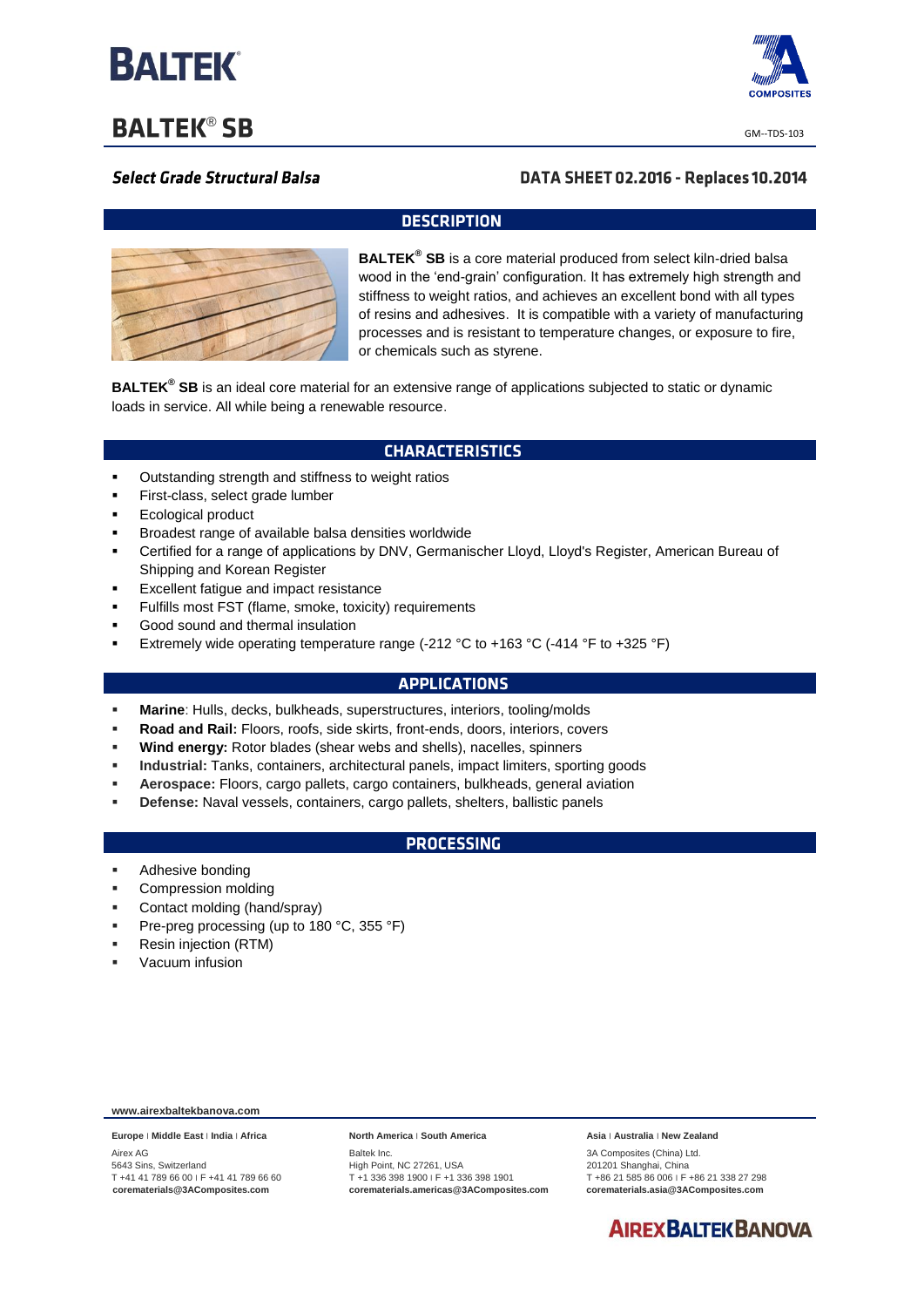# **BALTEK**



| <b>MECHANICAL PROPERTIES</b>                               |                   |                   |              |              |               |               |  |
|------------------------------------------------------------|-------------------|-------------------|--------------|--------------|---------------|---------------|--|
| Typical properties for BALTEK® SB                          |                   | Unit<br>(metric)  | <b>SB.50</b> | <b>SB.80</b> | <b>SB.100</b> | <b>SB.150</b> |  |
| Apparent nominal density                                   | <b>ASTM C-271</b> | kg/m <sup>3</sup> | 109          | 132          | 148           | 285           |  |
| Minimum sheet density                                      | <b>ASTM C-271</b> | kg/m <sup>3</sup> | 84           | 113          | 136           | 248           |  |
| Compressive strength<br>perpendicular to the plane         | <b>ISO 844</b>    | N/mm <sup>2</sup> | 5.5          | 7.7          | 9.2           | 22            |  |
| Compressive modulus<br>perpendicular to the plane          | <b>ISO 844</b>    | N/mm <sup>2</sup> | 1616         | 2187         | 2526          | 4428          |  |
| Tensile strength perpendicular<br>to the plane (polyester) | ASTM C-297        | N/mm <sup>2</sup> | 3.9          | 5.0          | 5.7           | 12.2          |  |
| Tensile strength perpendicular<br>to the plane (epoxy)     | ASTM C-297        | N/mm <sup>2</sup> | 9            | 10.9         | 12            | 18.3          |  |
| Tensile modulus perpendicular<br>to the plane              | ASTM C-297        | N/mm <sup>2</sup> | 1682         | 2337         | 2791          | 6604          |  |
| Shear strength <sup>1</sup>                                | <b>ASTM C-273</b> | N/mm <sup>2</sup> | 1.8          | 2.3          | 2.6           | 5.2           |  |
| Shear modulus                                              | <b>ASTM C-273</b> | N/mm <sup>2</sup> | 136          | 166          | 187           | 362           |  |
| Thermal conductivity<br>at room temperature                | ASTM C-177        | $W/m*K$           | 0.048        | 0.059        | 0.066         | 0.084         |  |
| Standard sheet                                             | Width             | $mm \pm 5$        | 610          | 610          | 610           | 610           |  |
|                                                            | Length            | $mm \pm 10$       | 1220         | 1220         | 1220          | 1220          |  |
|                                                            | <b>Thickness</b>  | mm +0.25 -0.75    | 4.7 to 76    | 4.7 to 76    | 4.7 to 76     | 6 to 76       |  |
| ContourKore (CK)                                           | <b>Thickness</b>  | mm +0.25 -0.75    | 4.7 to 50    | 4.7 to 50    | 4.7 to 50     | 6 to 50       |  |

**Please specify Lamprep surface treatment or AL600 coating (decreases porosity and increases bond strength) when ordering.**

**Perforations (breether holes), grooves and other finishing options are also available. Other sheet sizes are available on request.**

<sup>1)</sup> All samples tested @  $\frac{3}{4}$ " thick. Please apply appropriate shear strength reduction factors for greater thickness.

| Fire Performance <sup>+</sup> | Standard                         |                              | <b>SB.50</b> | SB.100 | SB.150     |
|-------------------------------|----------------------------------|------------------------------|--------------|--------|------------|
| Aircraft                      | FAR 25.853                       | Flammability                 | Passed       | Passed | Not tested |
|                               |                                  | Smoke density                | Passed       | Passed |            |
|                               |                                  | Toxicity                     | Passed       | Passed |            |
|                               |                                  | Heat release                 | Failed       | Failed |            |
| Rail                          | <b>ASTM E 162</b>                | Flame spread factor          | 2.22         | 2.22   | Not tested |
|                               |                                  | <b>Heat Evolution factor</b> | 6.24         | 6.24   |            |
|                               |                                  | Flame spread index           | 14           | 14     |            |
| Rail                          | ASTM E 662 (non-flaming<br>mode) | Ds @ 90 sec                  | 3            | 3      | Not tested |
|                               |                                  | Ds@4min                      | 39           | 39     |            |
| Rail                          | ASTM E 662 (flaming mode)        | Ds @ 90 sec                  | 8            | 8      | Not tested |
|                               |                                  | Ds@4min                      | 25           | 25     |            |

<sup>+</sup> All samples tested with phenolic resin FRP skins.

The data provided gives approximate values for the nominal density. Due to density variations these values can be lower than indicated above. Minimum values to calculate sandwich constructions can be provided upon request. The information contained herein is believed to be correct and to correspond to the latest state of scientific and technical knowledge. However, no warranty is made, either expressed or implied, regarding its accuracy or the results to be obtained from the use of such information. No statement is intended or should be construed as a recommendation to infringe any existing patent.

GM--TDS-103